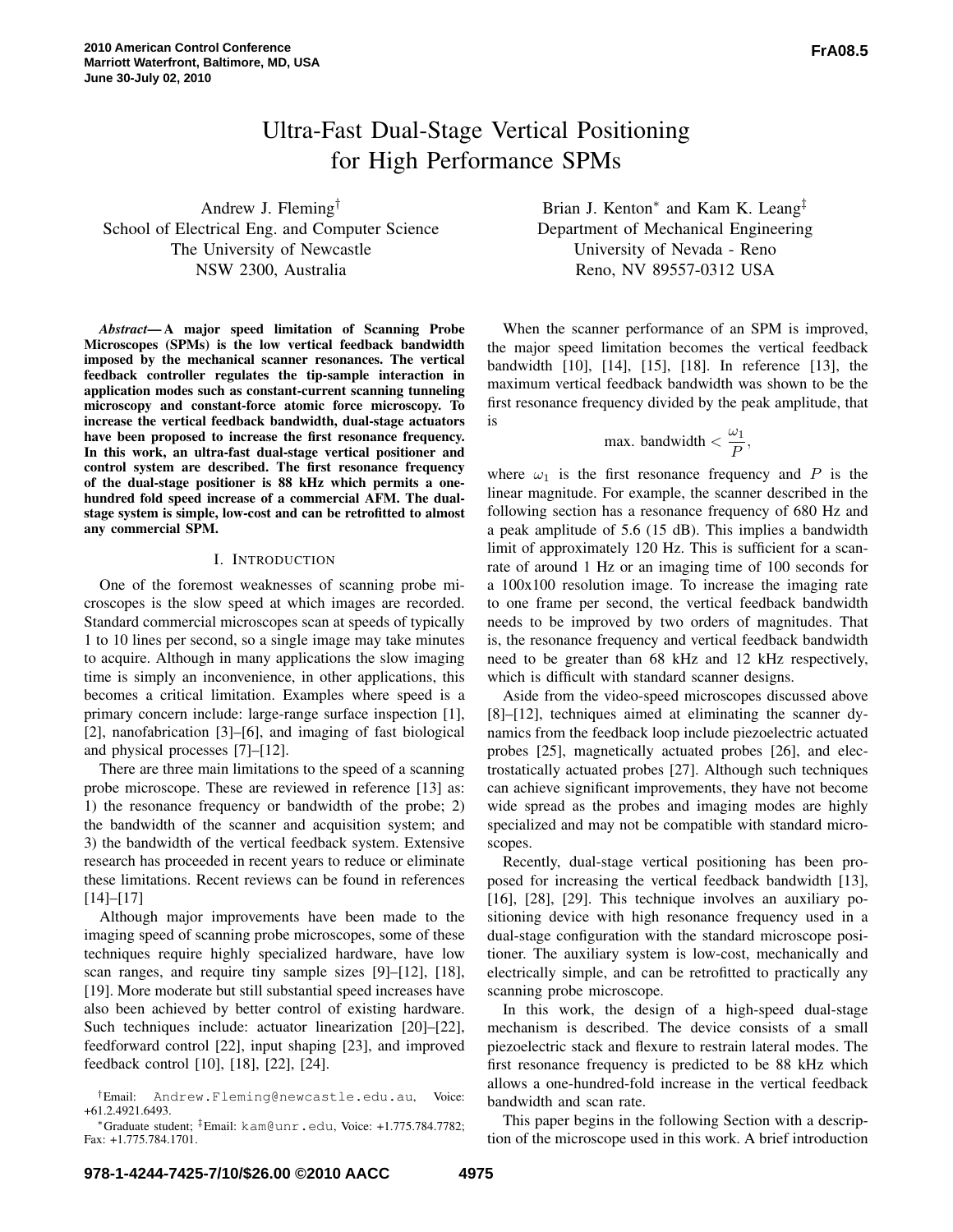

Fig. 1. The NT-MDT Ntegra scanning probe microscope arranged in scanby-probe configuration. The scan head is mounted above a stationary sample platform.

to the dual-stage technique is then provided in Section III followed by a discussion of the mechanical design in IV. Imaging experiments and conclusions follow in Sections V and VI

## II. EXPERIMENTAL SETUP

#### *A. Microscope configuration*

In this work, an NT-MDT Ntegra scanning probe microscope is used to demonstrate the proposed techniques. The scanner is an NT-MDT Z50309cl piezoelectric tube scanner with 100- $\mu$ m lateral range and 10- $\mu$ m vertical range. The scanner comprises two piezoelectric tubes joined at the base. One tube is used for lateral positioning, and the other for vertical positioning. The internal and external electrodes of the vertical positioner are driven with equal but opposite voltages.

A signal access module allows direct access to the cantilever deflection, scanner electrode voltages, and reference trajectory. The cantilever is a TR800PSA Olympus Biolever with a resonance frequency of 73 kHz and a stiffness of 0.57 N/m.

#### *B. Vertical Feedback Dynamics*

The contact-mode vertical feedback system for an atomic force microscope is pictured in Figure 2(a). The piezoelectric tube scanner moves the probe in a vertical direction to regulate the cantilever deflection  $dfl$  to the set-point r. Although the diagram in Figure 2(a) represents an AFM operating in constant-force contact-mode, the schematic is similar to all forms of SPM where the tip-sample interaction is controlled. The only difference between operating modes is the measured feedback variable. For example, in contactmode AFM, the feedback variable is cantilever deflection, while in STM, the feedback variable is tunneling current. Other feedback variables include the cantilever oscillation magnitude in tapping-mode AFM and the fiber oscillation magnitude in scanning near-field optical microscopy. All



(a) Standard vertical feedback control loop



(b) Frequency response of the standard vertical positioning system  $G_{dV_s}$ measured from the applied voltage  $V_s$  to the cantilever deflection  $dfl$ 

Fig. 2. Schematic diagram (a) and frequency response (b) of a standard vertical feedback control system

of these modes share the same feedback system but with different feedback variables or methods of detection.

The microscope vertical feedback controller is an integral controller, i.e.,

$$
C(s) = \frac{\alpha}{s} \tag{1}
$$

Integral controllers are popular as they are simple to implement, provide good regulation of tip-sample interaction at low frequencies, and are easily adjustable. Ease of tuning is a necessity as the feedback system must accommodate many different SPM modes and cope with a wide range of probes and samples.

The frequency response from the control voltage  $V_s$  to the measured deflection  $dfl$  is plotted in 2(b). This includes the amplifier dynamics, the scanner and cantilever mechanics and the tip-sample interaction. This system is denoted  $G_{dV_s}$ , where

$$
G_{dV_s}(s) = \frac{dfl(s)}{V_s}.\tag{2}
$$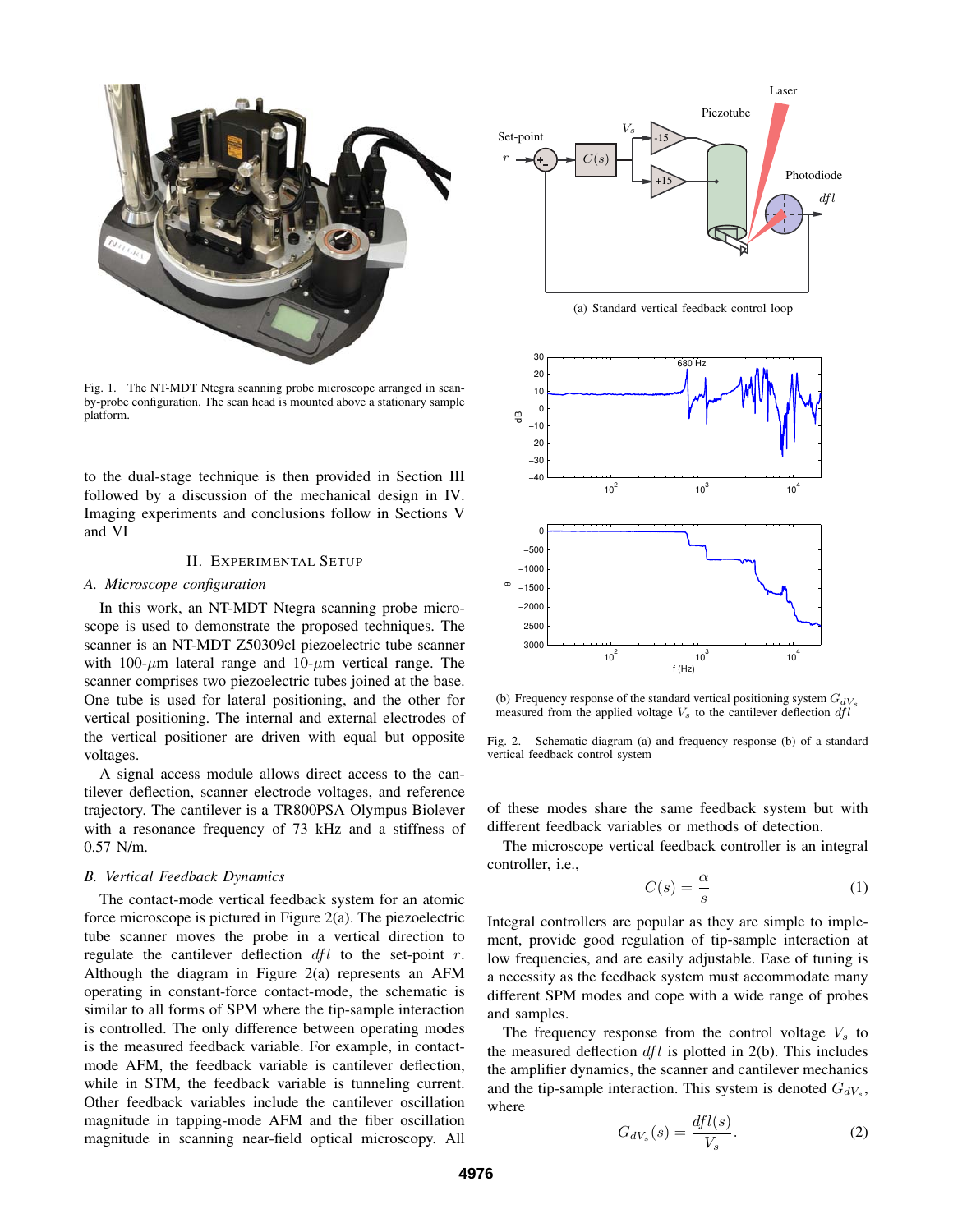

Fig. 3. Dual-stage diagram

The response is essentially flat from DC to 680 Hz where the first resonance frequency of the scanner occurs. This is the first lateral bending mode of the tube coupled into the vertical response [30].

Due to the resonance at 680 Hz, the vertical feedback bandwidth is limited to only 120 Hz. This reduces further to 68 Hz, if the controller gain is reduced to allow for a 6 dB gain-margin [13]. The imaging consequences of the low vertical feedback bandwidth are discussed in Section V.

## III. DUAL-STAGE POSITIONING

To eliminate the low-frequency scanner resonances from the vertical feedback loop, a dual-stage vertical positioning system is illustrated in Figure 3. The auxiliary high-speed stage provides fast, short-range motions for imaging while the tube provides slower, long-range positioning for drift compensation and probe landing. The complementary highand low-pass filters  $F_{hp}(s)$  and  $F_{lp}(s)$  combine the response of the two positioners so they appear as a single positioner with large range and high resonance frequency. The filter cut-off frequency is chosen to be approximately one tenth the resonance frequency of the tube scanner [13]. The gain  $k$  is chosen so that the sensitivity of the high- and low-frequency paths are equal.

Since the first resonance frequency in the control loop is now based only on the high-speed positioner, the vertical feedback bandwidth can be drastically increased. The design of a high-speed mechanical system is discussed in the following section.

Although the discussion thus far has focused on a scan-byprobe microscope, a high-speed positioner can also be added to a scan-by-sample microscope. In this configuration, the high-speed stage is attached either to the sample scanner or the stationary probe holder.

#### IV. MECHANICAL DESIGN

To obtain a high resonance frequency, the dual-stage positioner must be both stiff and light-weight. This can be accomplished with a small piezoelectric stack actuator. Two

TABLE I SUMMARY OF CHARACTERISTIC VALUES FOR PIEZOACTUATORS.

| <b>Shape</b> | <b>Size</b><br>(mm) | Range<br>$(\mu m)$ | Cap.<br>(nF) | (mm <sup>4</sup> ) | Ra<br>(mm) | <b>Res</b><br>(kHz) |
|--------------|---------------------|--------------------|--------------|--------------------|------------|---------------------|
| Plate        | $5\times5\times4$   | 2.9                | 100          | 52                 | 1.4        | 44                  |
| Ring         | $6\times2\times4$   | 2.6                | 95           | 170                | 1.8        | 44                  |

types of actuator were considered for the z-axis positioner: a 4 mm long ring-stack actuator with outside and inside diameters of 6 mm and 2 mm, respectively; and a 4 mm long, 5 mm by 5 mm plate-stack actuator. Table I compares their range, capacitance, second moment of inertia  $I$ , radius of gyration  $R_g$ , and dominant resonance when constrained at the base. Both actuators have approximately the same crosssectional area and resonance frequency of 44 kHz.

The ring-stack actuator is preferable to the plate-stack actuator since it has a lower capacitance, higher second moment of inertia value  $I$ , and improved radius of gyration  $R_q$ . The circular cross-section of the ring-stack actuator is also compatible with an annular ring flexure that can be used to guide the motion of the free end, increase the dominant resonant frequency, and minimize out-of-axis vibration. The circular cross-section of the ring-stack actuator does not result in the concentrated flexure strains associated with the plate-stack actuator.

Finite element analysis was applied to investigate the dynamic behavior of two possible mounting configurations for the ring-stack: (1) base-constrained with a 1 mm thick sample mass ( 218 mg) and (2) base-constrained with the free end guided by an annular flexure. The actuator is a 4 mm long Noliac SCMAR01 ring stack. For the based-constrained case, the dominant mode at 40 kHz is an undesirable bending mode rather than a longitudinal mode as illustrated in Figure 4(b). The bending mode can cause significant distortion in AFM imaging.

To increase the resonance frequency of the bending mode, the second configuration employs a circular flexure to guide the free end [see Figures  $4(d)-(f)$ ]. The FEA results for this configuration show significant improvement in the mechanical resonance compared to the original, base-constrained case with no flexure [see Figures  $4(a)-(c)$ ]. Particularly, the bending modes (in  $x/y$ ) occur above 90 kHz and the first vibration mode (piston mode) occurs at 88 kHz.

The mechanical assembly of the flexure-guided  $z$ -axis stage is pictured in Figure 5. This consists of a stainless steel base designed to mount directly onto the microscope sample holder. An 11 mm diameter by 4 mm deep flat bottom hole is milled into the center of the base plate to house the 4 mm tall Noliac SCMAR01 ring stack actuator. The actuator is glued to the bottom surface of the hole. The top surface of the actuator is set flush to the bottom of a 0.254 mm (0.010 in) deep counterbore that is milled into the top surface of the base plate to allow the plate flexure to rest flush with the top surface. A 0.254 mm thick circular plate flexure is glued on top of the ring actuator and into the counterbore of the base plate. The flexure plate serves to guide the actuator's vertical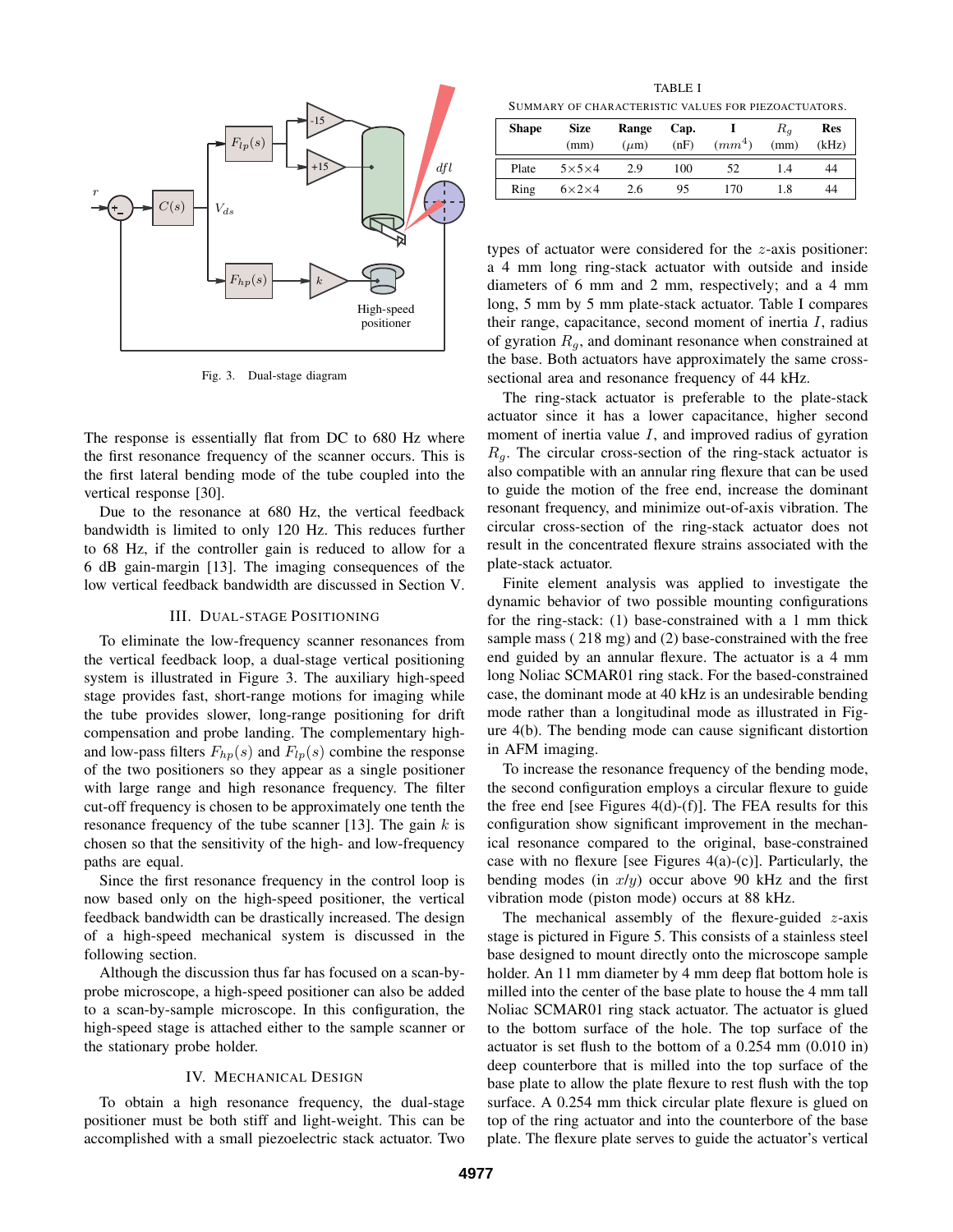

Fig. 4. Finite element analysis results for the dual-stage positioning stage: (a) the z-axis positioner with 1 mm thick steel sample platform constrained at the base; (b) first mode (bending in x/y) at 40 kHz; (c) second mode (piston) at 61 kHz; (d) base-constrained and flexure-guided (with 1 mm thick steel sample); (e) first mode (piston) at 88 kHz (44% increase); (f) second mode (bending in x/y) at 93/94 kHz respectively (133% increase).

motion and restrict unwanted out-of-axis motion, such as bending modes.

#### V. IMAGING EXPERIMENTS

In this section, the imaging performance of the dualstage system is compared to the standard feedback system described in Section II. Due to a resonance at 680 Hz, the standard feedback system is limited to a gain of  $\alpha$ =190 which results in a closed-loop bandwidth of only 83 Hz. This is compared to a dual-stage controller with a gain of 30000.

The closed-loop frequency response, from an additive voltage at  $V_{ds}$  to the deflection dfl, is plotted in Figure 6(a). This transfer function illustrates the ability of the controller to regulate the tip-sample interaction force in the presence of disturbances introduced by the sample topography. Higher attenuation in this transfer function implies improved force



Fig. 5. Assembled high-speed vertical positioner with attached sample

regulation and higher quality imaging. Since the dual-stage controller is much higher gain, the force regulation is significantly better than the standard feedback loop.

The effect of the improved bandwidth is demonstrated in Figure 6(b) where a BudgetSensors HS-100MG calibration is imaged at 5.2 Lines/s or 520  $\mu$ m/s. The lower bandwidth controller 'smears' the edges of the sample and filters small features that generate interactions above the controller bandwidth.

The cantilever deflection, which is proportional to the force error, is plotted in Figure 6(c). From this figure it can be concluded that the standard controller results in significant imaging forces applied at points where abrupt changes in the sample occur. Such forces are intolerable when imaging sensitive or soft samples that can be damaged or deformed. The dual-stage controller results in a reduction of force error from 0.810 (averaged over the whole sample) to 0.010, which is an 81 times improvement. Further proof can be observed in Figure 6(d) where a single line of the image is plotted. The low-pass characteristic of the slower controller is clearly evident.

In addition to improving the image quality, dual-stage control can also be used for increasing the imaging speed. However, with an integral controller, as speed is increased, the force error will increase proportionally. This trade-off is summarized approximately below,

Speed increase × Force error reduction = 
$$
\beta
$$
. (3)

where  $\beta$  is the factor by which the bandwidth is increased and the other variables are the factors by which speed and force error are reduced or increased. That is, if the imaging speed is kept constant, the dual-stage controller allows a reduction of force error by  $\beta$  times. Conversely, if force error is constant, the dual-stage controller allows a  $\beta$  times improvement in imaging speed.

#### VI. CONCLUSIONS

In this work, the vertical feedback performance of an atomic force microscope is improved by adding an auxiliary high-speed vertical positioner. The high-speed positioner is used in a dual-stage configuration with the microscope's internal piezoelectric tube scanner. This results in both large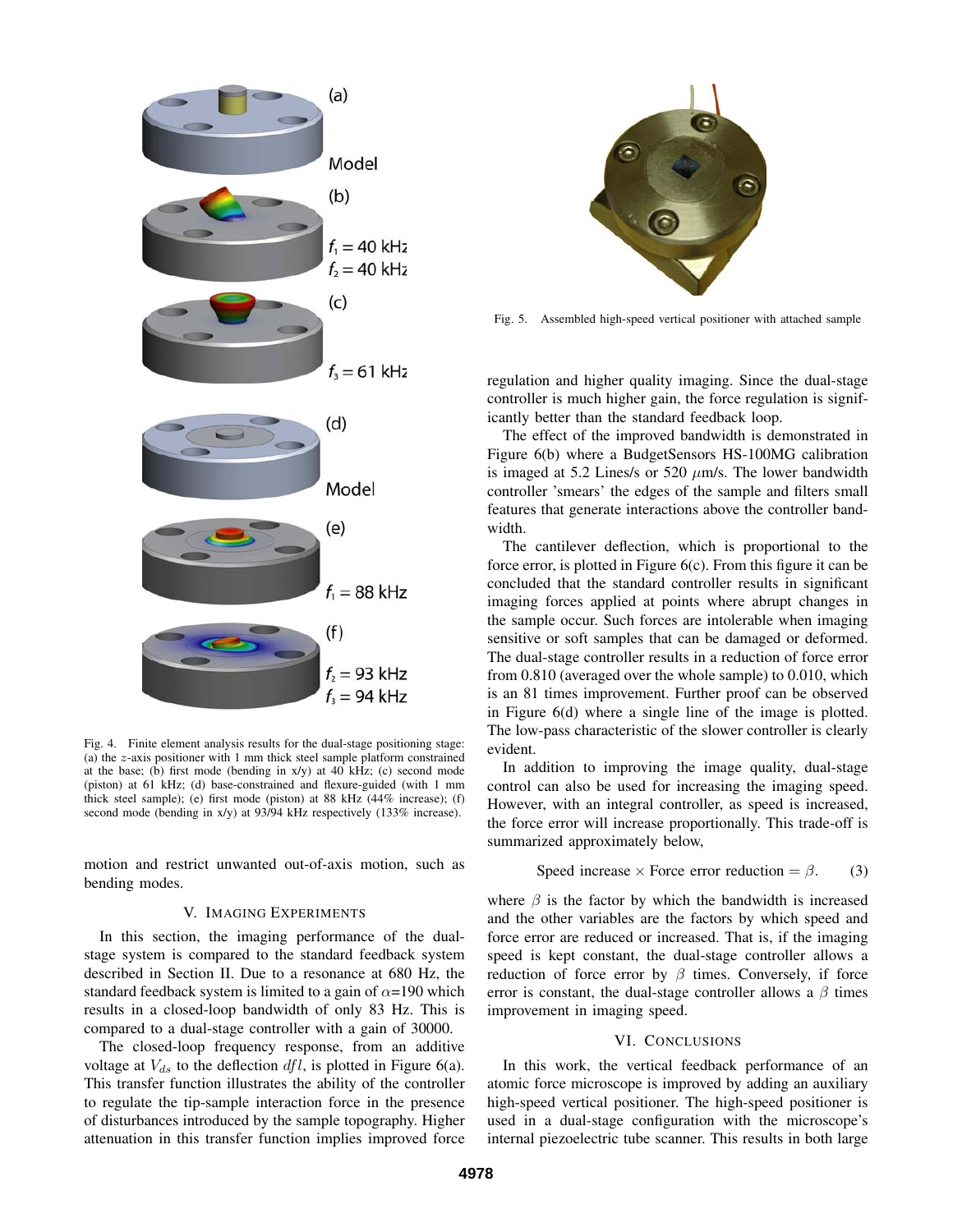

**(b)**  $50 \times 50 \mu$ m constant force images of a 100-nm feature height calibration standard, taken at  $520 \mu$ m/s





**(c) Cantilever deflection (force error)**





(d) **Single image line**, (vertical height **in** nm versus position **in**  $\mu$ **m**)



Fig. 6. Performance comparison of a standard vertical feedback controller and dual-stage controller. The images were recorded at 5.2 Hz or 520  $\mu$ m/s.